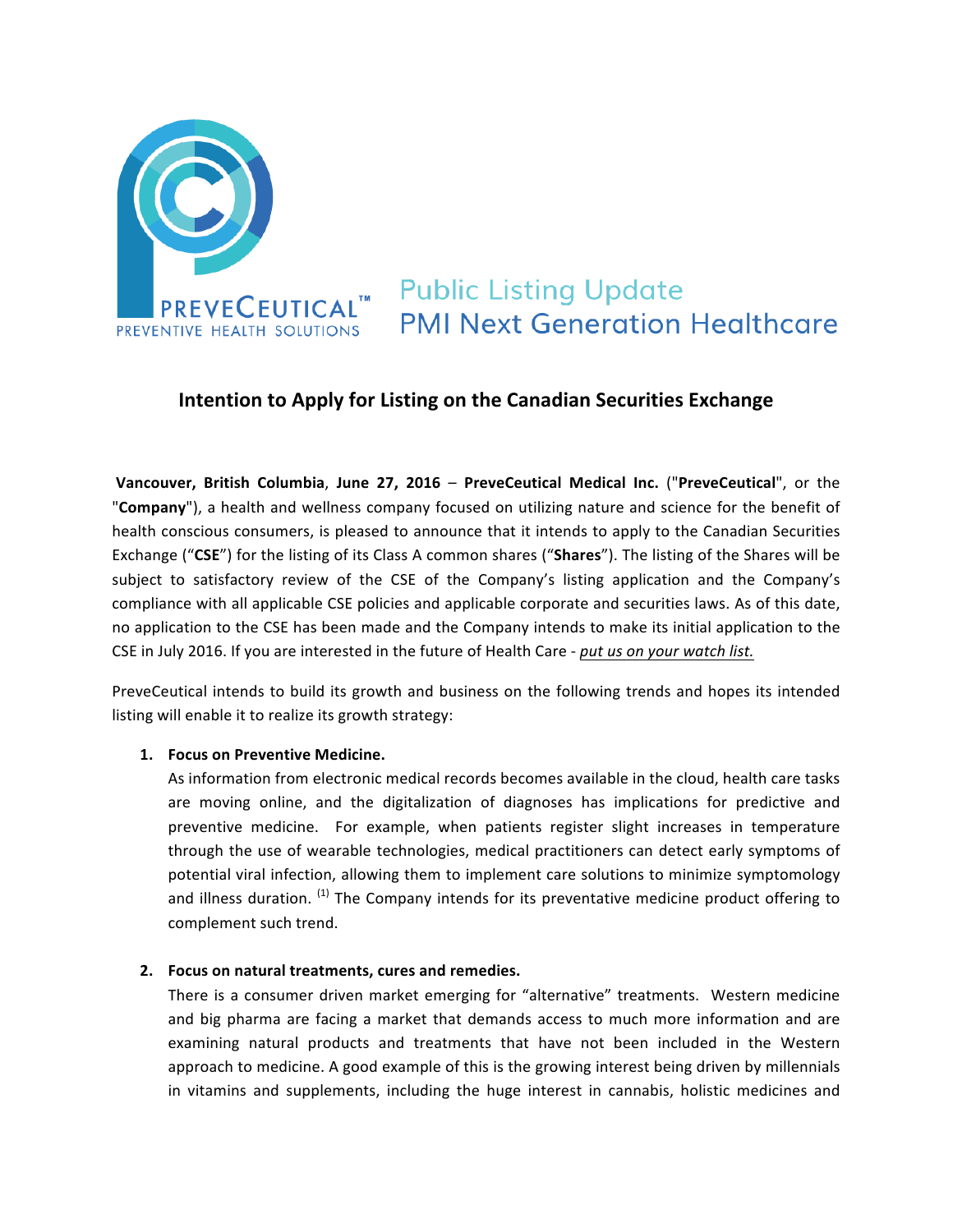other traditional remedies. <sup>1)</sup>Chinese Alternative Health Practitioners recognized Scorpion Venoms effectiveness centuries ago.  $^{2}$ Now, scientists have devised a method for targeting venom proteins specifically to malignant cells while sparing healthy ones, which reduces or eliminates side effects that the toxins would otherwise cause. As such, increase in consumer focus on natural treatments, cures and remedies may help the Company better market its Blue Scorpion Venom.

## **3. Personalization of Healthcare.**

The Internet has the potential to enable the connection of devices that can support predictive medicine and products by linking a patient's wellness goals to their lifestyle, and PreveCeutical believes that this may lead into opportunities for providing personalized healthcare and such provision moving from being a luxury to a necessity in competitive healthcare markets.<sup>(3)</sup>

1) Sciencedaily.com at https://www.sciencedaily.com/releases/2010/02/100216163341.htm (2)"American Chemical Society" acs.org at https://www.acs.org/content/acs/en/pressroom/newsreleases/2014/august/venom-gets-good-buzz-as-potential-cancer-fighter-video.html (3) Certain trends mentioned are from an article by Fortune.com at http://fortune.com/2015/02/26/5-remarkable-facts-about-the-future-of-health-care/

If you would like to be regularly updated on Nature, Science, Technologies and Treatment Trends for Healthcare in the 21st Century, contact us at the following email and we will add you to our newsletter: info@preveceutical.com.

## **About PreveCeutical**

PreveCeutical is health and wellness company focused on utilizing nature and science for the benefit of health conscious consumers and currently offers Blue Scorpion Venom derived from scorpion venom. For more information about PreveCeutical, please visit www.preveceutical.com, follow us on Twitter: https://twitter.com/preveceuticals, or on Facebook: www.facebook.com/Preveceutical.

On Behalf of the Board,

## **"Stephen Van Deventer"**

Chairman & CEO

## **CAUTIONARY DISCLAIMER STATEMENT:**

The Company is not currently listed on the CSE or any stock exchange or quotation system. No stock exchange or securities regulatory authorized has reviewed or accepts responsibility for the adequacy or accuracy of the content of this news release. This news release is for information purposes only and should not be construed as a securities offering by the Company.

This news release contains forward-looking statements, including without limitation, regarding the future operations of the Company and the healthcare industry. Forward-looking statements address future events and conditions and therefore involve inherent risks, uncertainties and assumptions. Forward-looking statements consist of statements that are not purely historical, including any statements regarding beliefs, plans, expectations or intentions regarding the future or future trends. All statements other than statements of historical fact, included in this release are forward-looking statements that involve risks and uncertainties. Such information can generally be identified by the use of forwarding-looking wording such as "may", "expect", "estimate", "will",